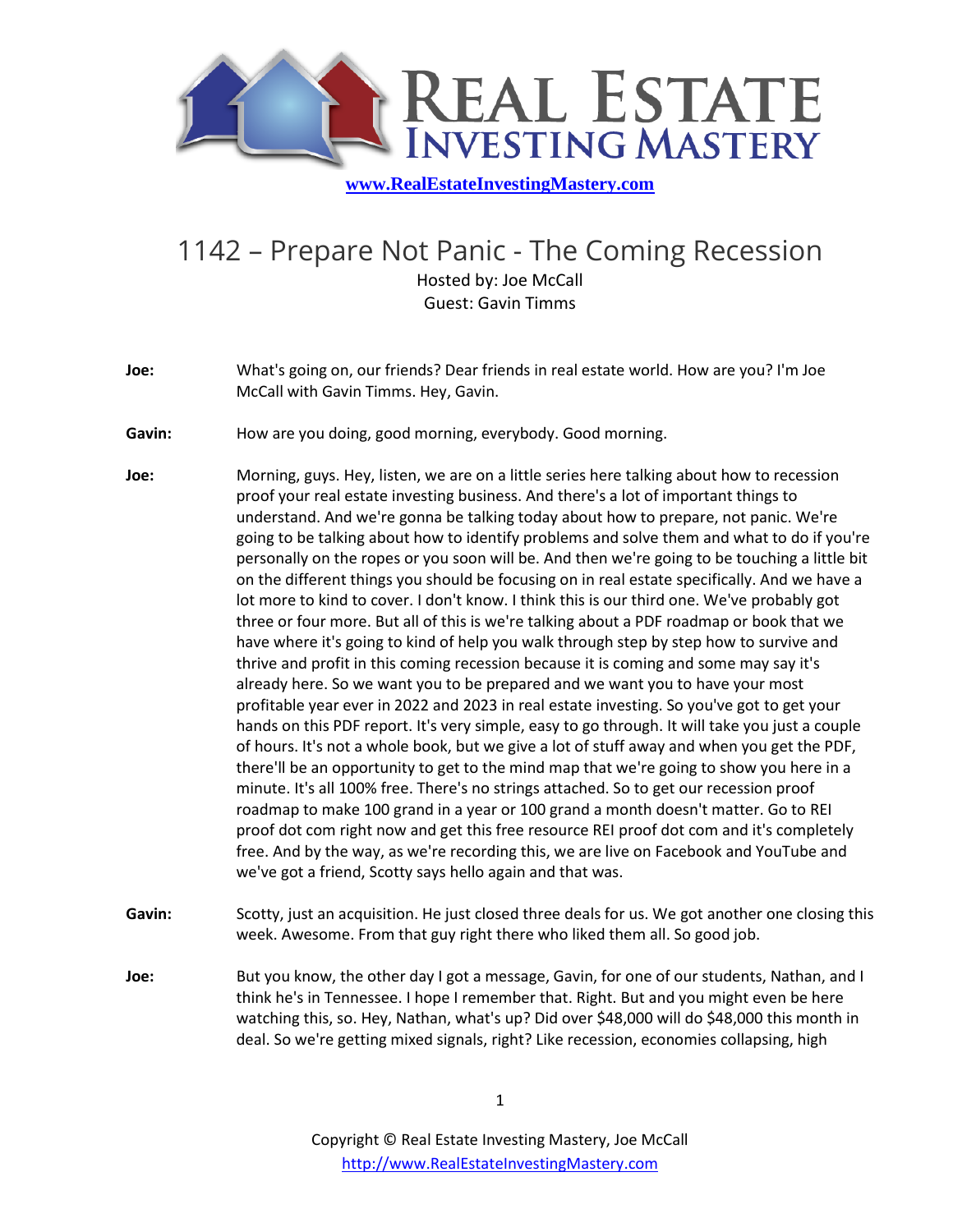

inflation, high interest rates. People, the companies start to lay people off and people are kind of freaking out. But at the same time, we're still wholesaling deals. I'm still doing vacant land deals. We're closing on three this week. After we're done here, I'm going to the bank to wire some money and we've already got him sold. So we're doing land deals, we're doing house deals or wholesaling deals. I was at playing cards the other night with a friend who's rehabbing a house, put it on the market, got 23 showings that first weekend in one day or something and got seven offers above asking price. So like people still want housing, they still need roofs over their head. There's still a demand from investors excuse me, from investors, from landlords, from retail buyers. So the housing market is still strong. So it seems like we have mixed signals. We talked about this yesterday and we talked about this in that PDF that you can get right now at REI proof dot com. But there's always this gap and there's this gap where people are trying to figure out what's going on. Sellers think their house is worth this. It's really worth this. Investors, they already see the tea leaves or whatever, and they're kind of like waiting on the sideline what's going on. So there's sometimes when we head into a recession, there's a period of like, people aren't knowing what's going on. And so it's called kind of called the gap, but we'll figure that out. But anyway, so there is there's a lot of opportunity in the market right now, and we want to make sure you're prepared so you can do your first ten grand, your first \$10,000 month, your first hundred thousand dollars a year, your first hundred thousand dollar month learning the things that we're going to be talking about. So get this. Get your hands on this thing. It's free. I don't know why you would want to do it unless you hate money. I don't know. Maybe. I'm sure there's somebody here that hates money watching this or listening right now. But go to REI proof dot com to get your free PDF blueprint. All right.

**Gavin:** And a lot of people are fearful of success I know that for sure.

**Joe:** By the way. Scotty says more deals are coming. So much money. All right. So we've got a mind map here that we're going to share with you. And let me hide this banner. All right. So we were talking the other day about invest, don't say grow, don't shrink hoard positivity, not toilet paper. I'm not predicting the toilet paper shortage again, but we need to hoard positive thinking, not stuff. We need to be producers and consumers. And then here's what we've kind of left on this the other day. We need to learn how to identify problems and solve them, because in any kind of market, wherever we're in, this is where the producers and the consumers kind of show themselves out. Right. So a producer is somebody who creates solutions. Consumer is somebody who creates problems. So if we want to make a lot of money in this business, in real estate or anything, we need to learn to be producers that solve problems. So as the recession evolves, there's going to be new problems that emerge every day. But as entrepreneurs, we are problem solvers, which is exciting. So there's exciting new innovating ways that people and businesses are adapting to change in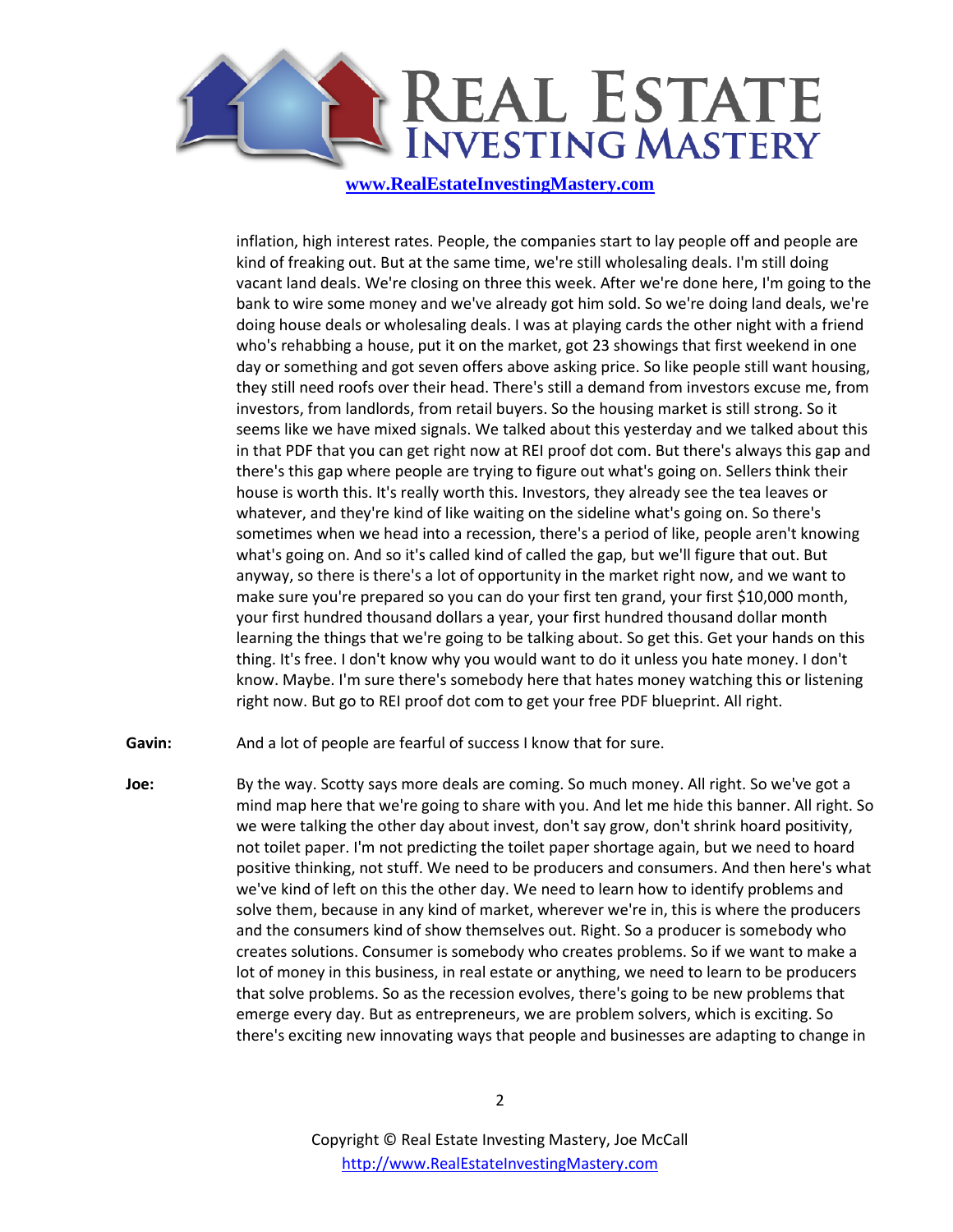

this business. This we originally created this mind map during the when COVID first happened. But when COVID happened, you remember a lot of people were really freaking out, but the innovative entrepreneurs were actually figuring out new ways to do things right. We started having companies were telling people to work from home, so we started doing virtual meetings, we started doing Zoom, started cleaning up our rooms. When we were on video, we would have nice screen backgrounds, right? So we started, remember, brick and mortar stores started offering specific store hours for high risk customers. A lot of restaurants and cafes, the way they survive was doing more takeout and to go options. And they're still kind of doing that right now because they can't hire help. So a lot of stores, you know, they're closing for their less busy times. They're not opening up their dining rooms. They're only doing drive thru. All right. So anyway, this world is going more and more virtual and that's not going away anytime soon. So the whole point is this. Times like these that we're in from the COVID pandemic to this recession that were coming in, times like these create innovation and creativity. That's the point I want to make. And how you change and adapt to uncertain circumstances can have a huge impact on your business today and in the long run. So this is why it's so important to stay involved in networking, masterminding, masterminding, finding, and being in coaching programs. Hanging out with other people that are actively doing deals and are in the business, knows what's working today. Not what was working yesterday, what's working today.

- **Gavin:** You're only as successful as the five closest people around you. Right. And people need to analyze that. And that does not mean that you have to start kicking people to the curb. But if you're around a lot of negativity, a lot of people that adjust in the way they go and do their day job, which I know a lot of people are. But as an entrepreneur, you get to build different you need to retrain your mind if you're coming out of your day job and you'll go in as an entrepreneur. There's no one to self motivate you within yourself, right? So it's how much do you want it? And that's why it's important to be in the right group, surrounded by the right people, because you will never get ever get another entrepreneur with this success. If you bring something to the table that they're going to say, yeah, no, there's no way you can do that is not going to happen. Right now, they may say, well, this is how I would do it, or you need to watch for these things and guide you. But it won't be. No, that's stupid. That's never going to work. You'll never do that because anything's possible. If you work hard, you get the right plan in place and you execute. Anything's possible.
- **Joe:** And again, I want to clarify, because somebody made the comment here, Jason, that we're not talking we're not saying that the housing is going to crash and the housing market is going to go into recession. There are two separate things, two separate things. And we're seeing a lot of mixed signals and people are kind of like what's going on? High inflation, high interest rates, cost of living is going up everywhere. Right. It's companies are starting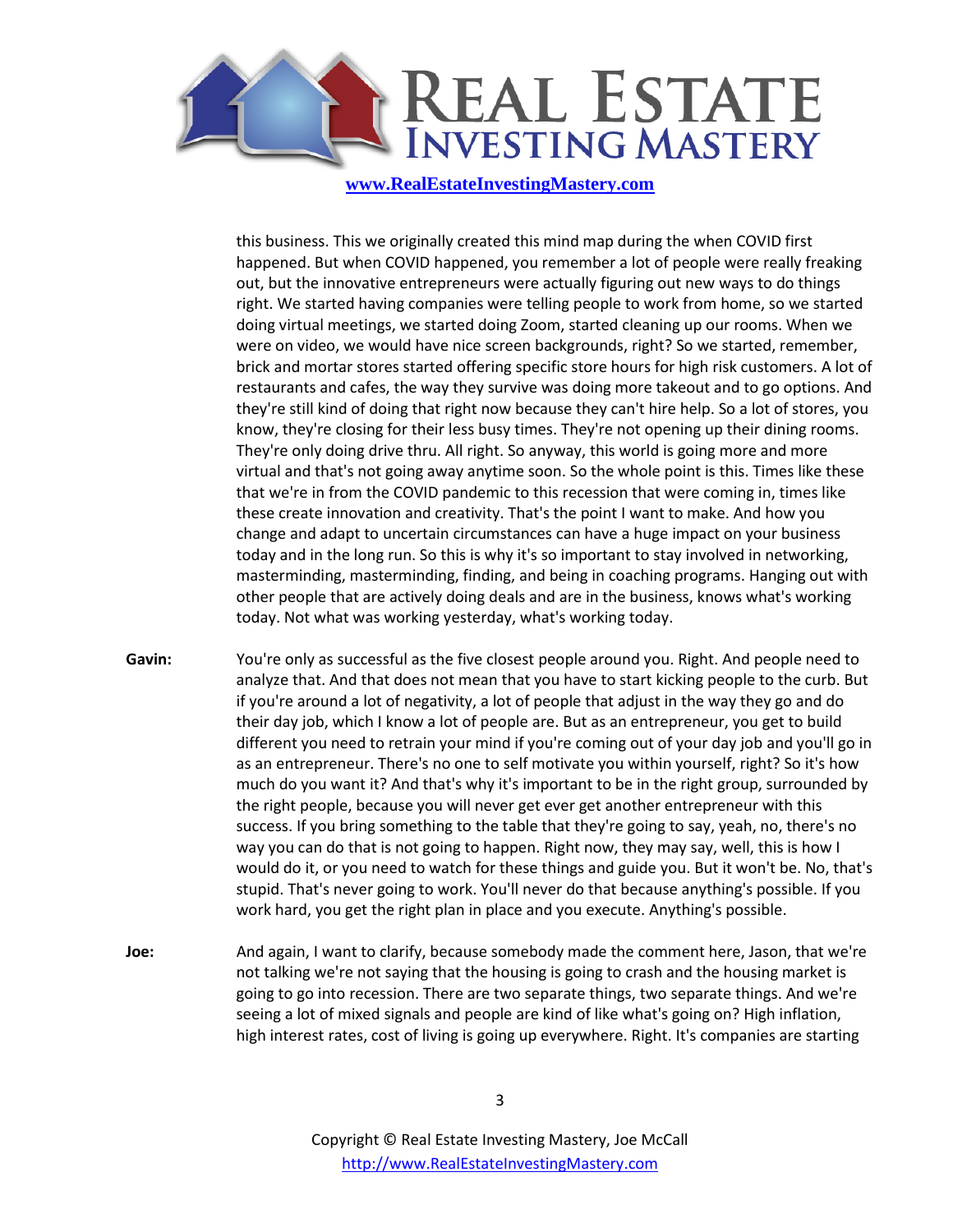

to lay people off. It's hard for companies to find people. Everything has gotten so much more expensive.

- **Gavin:** Sorry. I was just going to say in to Jason's comment, though, that's why you shouldn't be waiting. Yeah, that's why you should be now. Now's the time. Because we could be waiting another six. But you've got to be prepared because something's going to have to correct. It has to.
- **Joe:** Yeah, both. And Jason says, Yeah, I think both are going to happen. It's just a matter of time. But we need to be prepared and we're not going to sit around and do nothing while we try to figure out what's going on. That's like the stupidest thing to do. All right. We're going to be marketing harder than ever for sellers and for buyers. I think, though, you are going to see because of the recession, people's wallets getting hit, right. You're going to see more layoffs. You're going to see we already are seeing higher mortgage delinquencies and you'll start seeing that in the news soon here, I'm predicting. The next one or two months. We're seeing it on the streets right now where 30, 60, 90 day lates for mortgages are are increasing pretty rapidly right now. So you're going to start seeing a lot more people can't refinance right to it's because their payments are going to go up too much. So we're starting to see more delinquent mortgage delinquencies coming in. All right. So anyway, so how you change and adapt to uncertain circumstances and being ready for them can have a huge impact on your business today and in the long run. So start making a list of problems that you're seeing right now. Start asking yourself how you can start solving them, whether it's in the real estate market or anything that you're in, any kind of business. Start looking for problems and think about How can I become the solution to that problem? And in real estate, it may be the solution to a seller's problem. When they can't take your cash offer is to, I don't know, offer them seller financing, take over their mortgage, get their loan current. Maybe it's getting maybe it's going to get harder for people to get mortgages going forward because the interest rates are too high in their payments where they could before before afford a 300,000 other house. Now they can only afford a \$225,000 house, which is priced them out of the market. I don't know. So what are some solutions that you could offer to that individual? Maybe you could sell some of your properties with these options or on a financing contract for these land contracts, things like that. People are living in fear they will happily pay for solutions that will provide them a sense of safety and security. So we need to learn to pivot and insert ourselves into our customers internal dialog. All right. So the next thing I want to talk about is preparing and not panicking. You need to know your numbers. There's a certain phrase that I like a lot is called data, not drama. And if you have a business, if you don't know your numbers, you're rich. You actually really don't have a business. Bottom line, plain and simple, you've got to know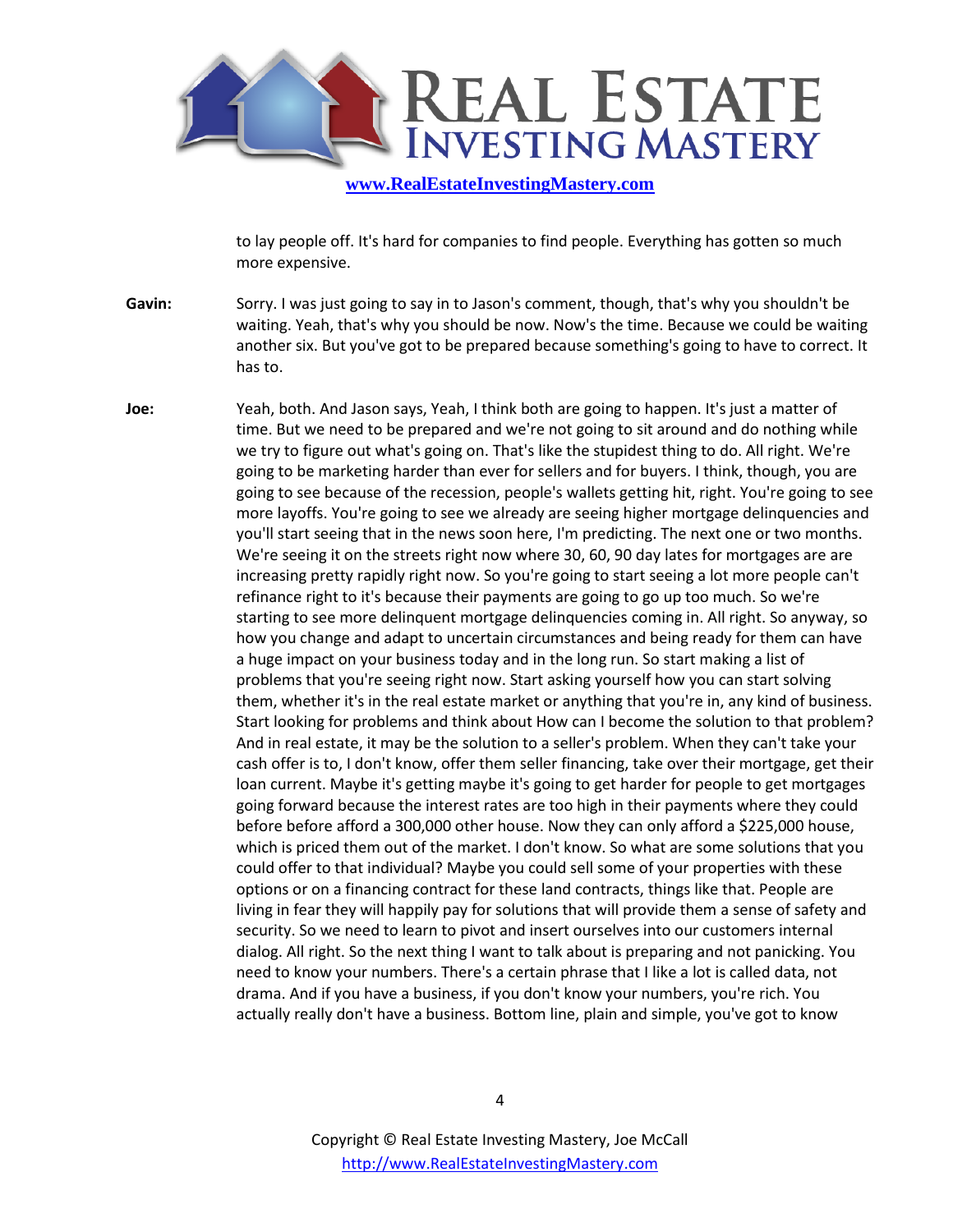

your numbers. If you don't know your numbers, you don't have a real business. Go ahead, Gavin.

- **Gavin:** Oh dude. You're exactly right. And people don't. I mean, we had one client, Joe, that came a couple of years ago and he made \$450,000 right in that year, up up to date when he started working. And then when we actually looked at the numbers, he did 480,000 doing it. So 30,000 upside down because he had offices, he was doing marketing, he was paying staff. So they were doing deals. And obviously as money moves around, you think you're making money, but you didn't have a business because it wasn't profitable. And that happens all the time. Right. So it's how do you say lean and mean mean in keeping your overhead down? Running a business efficiently with high profit margins, again, is something that you should be going in to a recession with as well, right. That's more affordable and that's going to keep you afloat and then bring in another option. So knowing them numbers, knowing exactly what marketing's working with so many people listening to this now, they'll probably do some diet mail and cold call and some texting, but they couldn't tell you which one performs the best. They're just like, Well, we got leads on. I don't know. And then that's the problem, right? Maybe our emails bringing in two calls a month and culprit cold call ins bringing in 50 calls a month. Well, maybe we need to put that direct mail money into cold call or vice versa. So you've got to know it's not just knowing your numbers from a profit standpoint, but you've got to know your numbers from a marketing standpoint. You've got to know how many sellers you're talking to. You've got to know how many offers you're making, how much follow you're doing, because that is where you're going to get your conversions from. So if you know that if you close one in 40 deals or one in 40 lead, sorry, then you need to do 80 leads to get two and you need to do 120 to get three. And then with follow up, you might be able to get another two or three out of that and that 120 over the next three or four months. So the numbers are so, so important for you.
- **Joe:** Yeah. So how many sellers cash flow? There's so many different things and it's different for each business. But you need to know your KPIs. You need to know, all right, how many offers do I need to make to do a deal? How many leads am I getting per marketing channel? So to a point where it's like, all right, how many postcards or how much do this like how many an example, how many letters for one deal? And the other thing is your average profit source or deal. So in other words, if I need to make \$10,000 this month, I need to send 1575 letters. I'm just saying. Or I know if I need to make 50 grand this month, I need to make 3 hours of code. I need to do 3 hours of cold calling a day. And on average, I cold call, I don't know, 200. Numbers every hour. So I need to cold call three 600 phone numbers every single day. And I know if I do that, I'm going to be making ten, 20, 30 grand a month. The most successful clients that we have, the friends we have that are doing the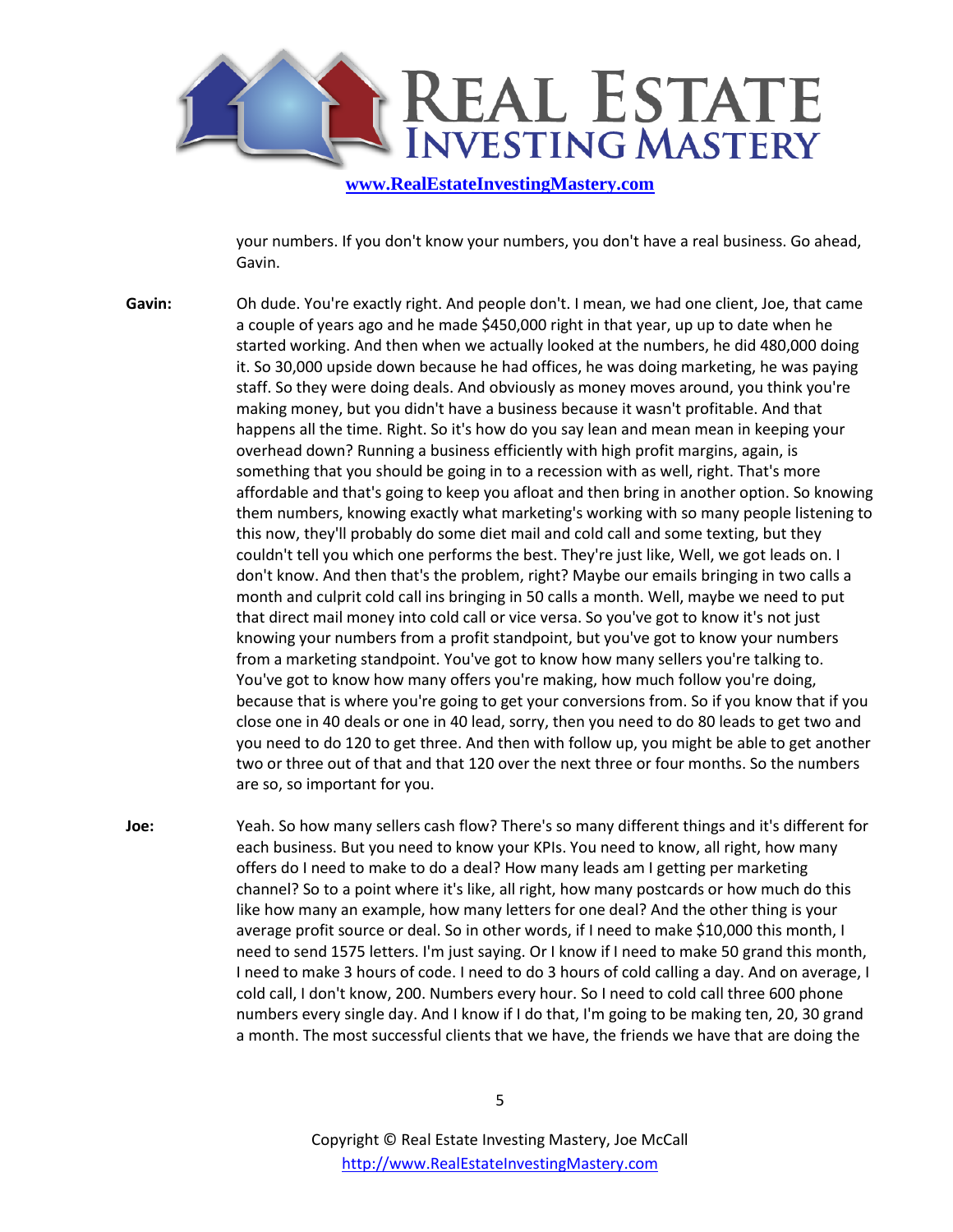

most deals, they know their numbers. You've got to track your numbers every single week, every single day of month. How many offers do you need to make to do a deal? What's your average profit per deal? How many leads you get per marketing channel? Maybe you can't just rely on one type of marketing. Maybe you need to do some letters. Cold calling, driving for dollars. Well, I don't know. How many sellers do you have to talk to to make an offer or to get an appointment? How many of those appointments do turn into deals? What's your cash flow? Especially is really, really critical and important. So you need to know your numbers. Don't rely on the drama of what's going on in the news, the hype, the hysteria, focus on the numbers, on the data, because it will not lie. The numbers do not lie. And if you're tracking them regularly, you'll start to see a trend. One of the reasons why so many people got crushed in the last recession in oh eight and nine is they had no idea what their numbers were and they kind of just buried their heads in the sand and just hope that it would pass. But not realizing I only have four months left of cash in my bank account. Cash flow is slowing down. I need to either do something or shut it all down and save what I can. Now so many people held on to their overhead for too long. They kept their employees for too long. They kept doing marketing that wasn't working. We're spending money on stupid stuff, so you've got to know your numbers. You need to know things like What's your current cash on hand? What's your current run rate? How much are you spending every month? Are you bleeding cash every month? How long can you bleed cash? Right. Ask yourself what's going to happen if things go bad for three months, three months to six months? I mean, how long can I keep things afloat? You need to know those numbers. You need to face the facts, face reality rather than just brush it aside. I'm telling you guys, what I'm talking about here is so important because we're preparing, not panicking for any kind of recession that's coming in. Absolutely means you need to communicate with your team. You need to have a plan. This is so important. I wish I would have learned this back in 09, 08 and stuff. So you got to come up with a plan and you've got to think clearly and strategically, and it's easier to do this when things are going well, kind of like maybe they are right now for you. So you need to create some event based triggers or milestones for strategic decisions. What do you mean by that? Well, you got like, all right, we have three months to accomplish X. If we don't accomplish that goal, this is what's going to happen. Or something like if revenue drops to expand, our expenses have to drop to y. You need to know these numbers. This is so critical and important. Can't emphasize this enough. And I, i, again, I wish I would have done this better when the market went to recession last time. But you've got to know. All right, I got three months to cover overhead in savings. Maybe you need to have six months to start working towards that, saving that right now. And you can say, all right, well, if we don't make 50 grand in this this month and 50 grand next month, we don't accomplish these goals. This is what we're going to have to do. I will have to lay people off. I'm going to have to cut these expenses, cancel this trip, cut these memberships, whatever. You've got to have a plan for this. If your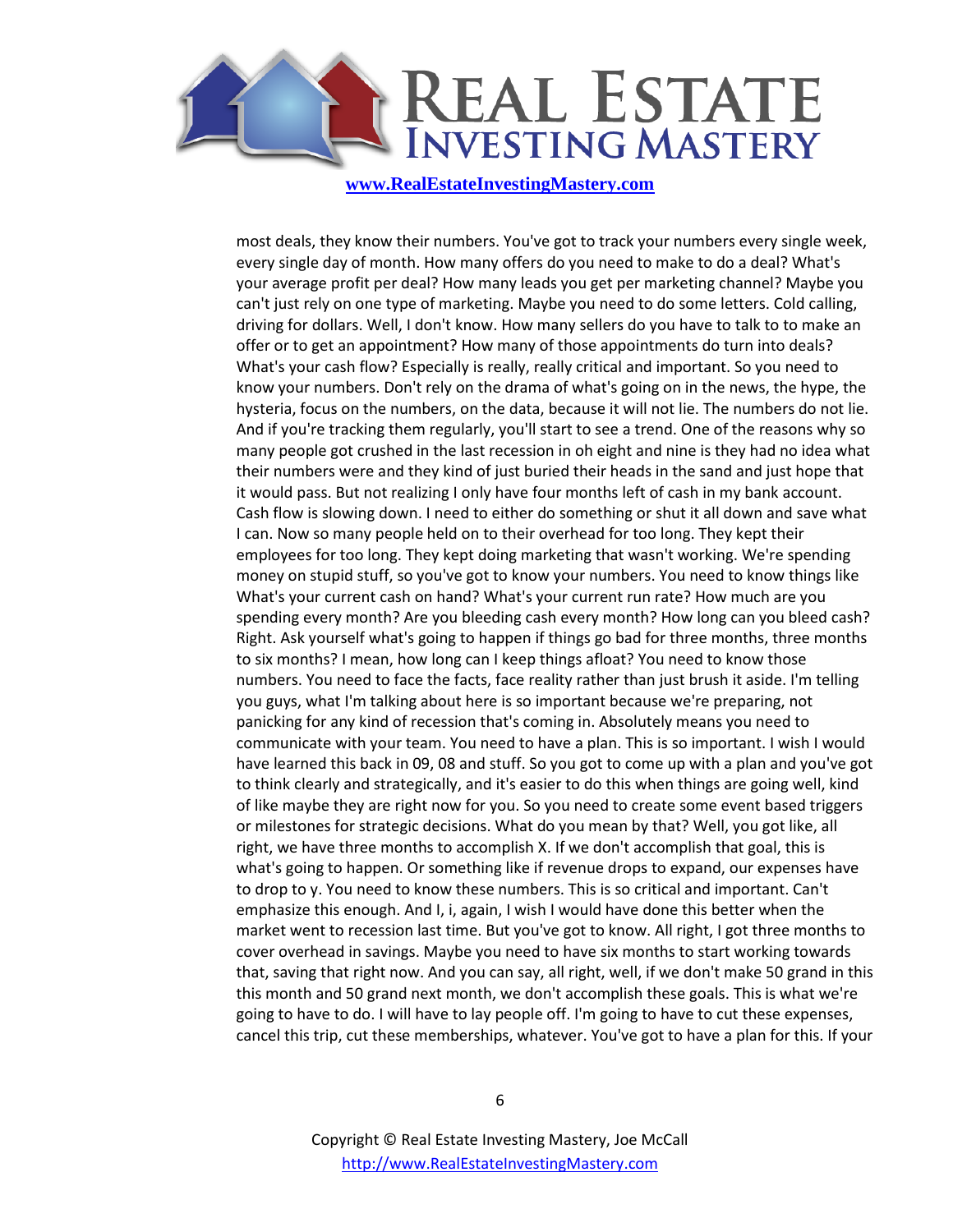

revenue drops to something, then you need to have a plan, your expenses to drop to something. A really good book that you everybody needs to read is profit. First, you need to revisit profit first. Write that down. I'm going to write it down right here. Book must read called Profit First. The whole premise of this book is every dollar that comes in, you set aside profit, first profit. You set aside some money for taxes and you set aside some money to pay yourself. And then everything that's left over is covers your overhead and expenses. So, so many of us have it backwards. We're just checkbook business owners, right? Like, if we've got money in the checking account, that's what we can spend for the month. But we're not taking any money out for ourselves for profit and for the IRS tax. Okay. So you've got to know what these numbers are. All right, Gavin, you gotta bail?

- Gavin: In a minute. Yeah, I got the coaching call.
- **Joe:** All right.
- Gavin: I won't go, If I leave, I won't ruin anything, right?
- **Joe:** No, no, no. You can go ahead and leave. I'm almost done with.
- Gavin: I appreciate you guys. I'll see you on the next one. I got to coaching call, bye bye.
- **Joe:** Don't forget, guys, to get this free PDF report I'm talking about, go to REI proof dot com REI proof dot com to get your hands on it see if I can change this video a little bit. There you go. All right REI proof dot com and I move things around a little bit on my screen since we have a little more real estate as that is pretty good. All right. So read the book Profit First. If you do that, you will always have a profitable business. Your business will never lose money. What are you talking about, McCall? Yeah. So you start with every revenue that comes in. Dollar revenue. Certain 2% goes to taxes, certain percent goes to profit, 7% pays you and your salary. And then whatever's left, if you've only got ten grand left for that month, well, that's all that you can spend on overhead. And if you're overhead is 20 grand, you've got a problem. So you'll find out about these things a lot sooner. Most people that get in trouble in their businesses when the recession hits is they wait too long to take drastic action. They wait too long until their credit cards are maxed out. Their home equity line of credit is gone or the bank takes it away, or they go into debt over their eyeballs, up to their eyeballs, whatever, because they don't have a plan and they're just hoping that it goes away. They're hoping that it fixes itself. They bury their heads in the sand. So these scenarios of your revenue drops to this and your expenses have to drop to this, become your decision markers, and this will remove the emotions and the biases. Emotional reactive decisions will kill your business. Sometimes when a business is falling and revenue is falling, I mean,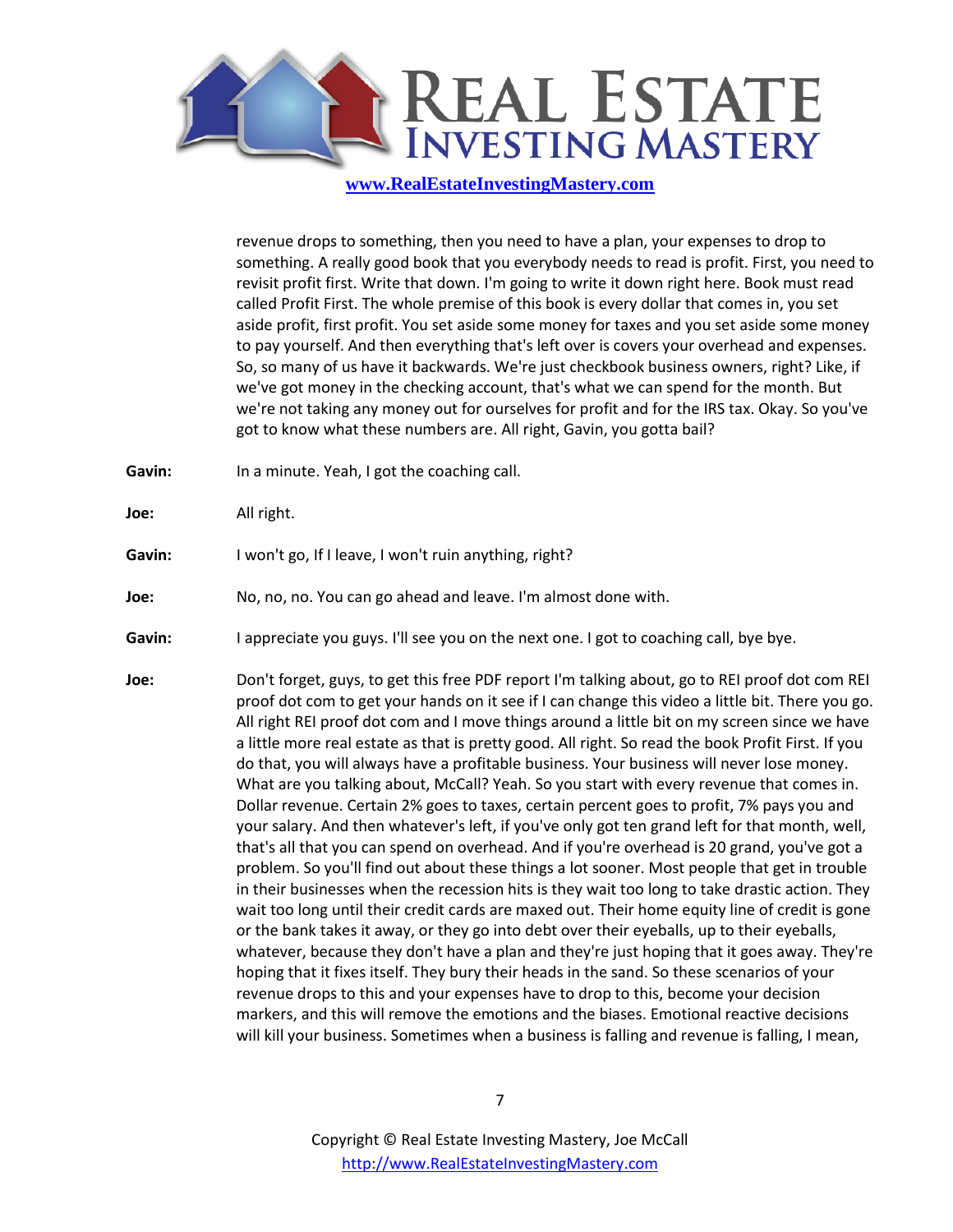

sometimes the splat is going to come. The sooner the better. Sometimes it's better to rip off that Band-Aid and save yourself and your family and your house. Your personal stuff always comes first. So I don't know. Who knows? This recession may be nothing, but if it does get worse, we need to have a plan. We need to be ready for it. We're going to be talking more about that in these videos and in the book. A PDF report are proof. So if you wait to make these decisions until you're forced to, it's already too late. Bottom line if your revenue is dropping, you need to reduce your overhead. You also need to be thinking about getting your personal house in order. Again, this was stuff that I originally created from when the coronavirus happened. But, you know, that's a good point here. I was making this before. You're more likely to die from cancer or a car wreck than a virus. So it's not letting me undo. I just deleted that note anyway. So you're not going to die from a virus COVID? I mean, you might. That's tragic and sad. I know, but you're more likely to die from something else. So why let a crisis like what we were in with the pandemic, or what's coming up with the recession? Go to waste. Use this opportunity now to make sure you have things in order. You have life insurance. You have disability insurance. You have trust. You have a business partner. What's going to happen if the recession goes bad and you have to let them go? You have operating agreements that cover death and sickness. Can your spouse and kids get usernames and passwords to your bank accounts? What about your parents? Oh, there it is right there. I'm going to move this back up or I'm just working this mind map, moving these nodes up and down. All right. Okay, cool. Get your personal house in order. In terms of budget, make sure that your consumer credit card debt is under control. Prepare, not panic. So some of you guys, you might be personally on the ropes right now, or maybe you soon will be. You know, they're going to start requiring for the first time in over two years student loan payments to be made and why my camera keeps freezing. Sorry about that. But anyway, they're going to start requiring credit cards. I mean, sorry, college student loans just start being paid, and there's been two years. So what's going to happen to all these people that now have this two, 300, \$500 payment they need to start making? I don't know. So if you're personally on the ropes or you will be soon, don't expect the government to bail you out. Don't expect the government to bail you out. And excuse my French, you need to learn to get creative as hell. And there's a lot of things you can do. Work your tail off. People want to stay at home, so start delivering food for Ubereats or DoorDash. If you have a skill offer for a half price of your competitors, reach out to 100 people every day and offer to help them in any way we can. Go to Fiber and Upwork. I just saw a job. Some people that are talking about working for Apple. Apple is paying \$18 an hour for stay at home customer support people. So maybe you could work for companies like Apple working and get a realtor's license, find tenants for investors, find a group of people who have money, large businesses, and find out how you can help them and serve them. Offer them whatever services. Call all of their major competitors and help them crush their competition. When you go to war with a team like that, you'll find a way